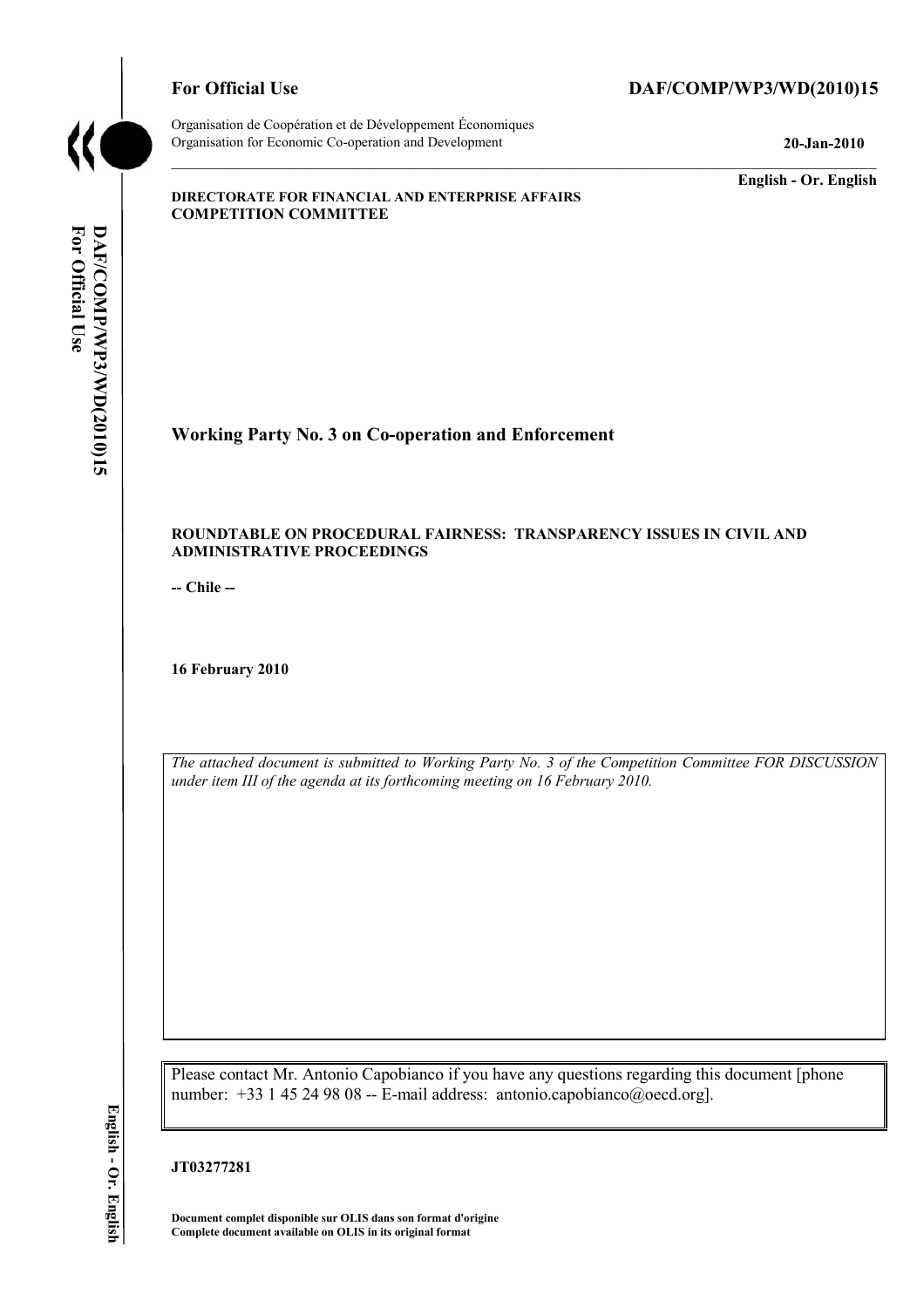#### DAF/COMP/WP3/WD(2010)15

#### **1. Introduction**

1. The Fiscalía Nacional Económica (hereinafter, the "FNE" or the "Agency") is an independent government competition agency in charge of detection, investigation and prosecution of competition law infringements, issuing also technical reports and performing competition advocacy activities. The Competition Tribunal ("Tribunal de Defensa de la Libre Competencia", hereinafter, the "TDLC" or "Competition Tribunal") is the decisional body having exclusive jurisdiction over competition law and adjudicating in both adversarial procedures (such as cartels or dominance abuses) and non-adversarial ones (such as mergers). The TDLC's rulings are subject to appeal before the Supreme Court. The Competition Act is Decree Law  $N^{\circ}$  211, enacted in 1973 and its amendments<sup>1</sup>.

### **2. Q&A**

#### *2.1 How does your antitrust regime handle transparency with respect to the substantive legal standards; agency policies, practices, and procedures; identity of the decision-maker(s); and the order and likely timetable of key proceedings?*

2. Both the Competition Tribunal and the Agency have self imposed transparency policies of the highest level in regard to legal standards, policies, practices and procedures, even before the transparency amendments were incorporated into our legislation<sup>2</sup>. The Competition Tribunal's web page (www.tdlc.cl) publishes all of the Tribunal's work, including final decisions, intermediate decisions, and guidelines regarding procedures of general application. These documents are all available online and are updated on a regular basis. The Agency also publishes in its web site (www.fne.gob.cl) all relevant actions, such as submission of charges, decisions not to continue investigations, speeches and interviews of the head of the Agency, decisions by the Competition Tribunal and the Supreme Court, internal guidelines, and other useful information to the public.

3. As it was stated above, under Chilean Law, the Competition Tribunal is the adjudicatory body. On every final decision it issues, the name of the members of the Tribunal which concurred is public. Dissenting votes are individualized.

4. In regard to order and likely timetable of key proceedings, Chilean law does not establish a maximum period of time for the proceedings once of the submissions of charges has been presented before the Competition Tribunal. Nevertheless, the Competition Tribunal publishes statistics from which parties can draw likely time frames. Currently, adversarial procedures take approximately 2 years including the review by the Supreme Court. Non adversarial procedures take approximately 1 year and three months, including review by the Supreme Court.

#### *2.2 Do the subjects of antitrust investigations have opportunities to meet with the agency at key points in the investigation? At what level? In what circumstances?*

5. Subjects of antitrust investigations can meet with the agency during the investigation. They can formally request a meeting with the Head of the Agency or the team in charge of the investigation. Meetings with the Head of the Agency are made public in the institutional web site, in order to prevent

<sup>|&</sup>lt;br>|<br>| The main amendments of the Competition Act in recent years have been Law  $N^{\circ}$  19.911/2003 which established the TDLC and Law  $N^{\circ}$  20.361/2009 which reinforced the law against cartels.

<sup>2</sup> In 2005, an amendment to article 8 of the Constitution established the publicity of all public acts and decisions, with very limited exceptions. Law 20.285 of 2008 regulates how public offices should comply with article 8 of the Constitution.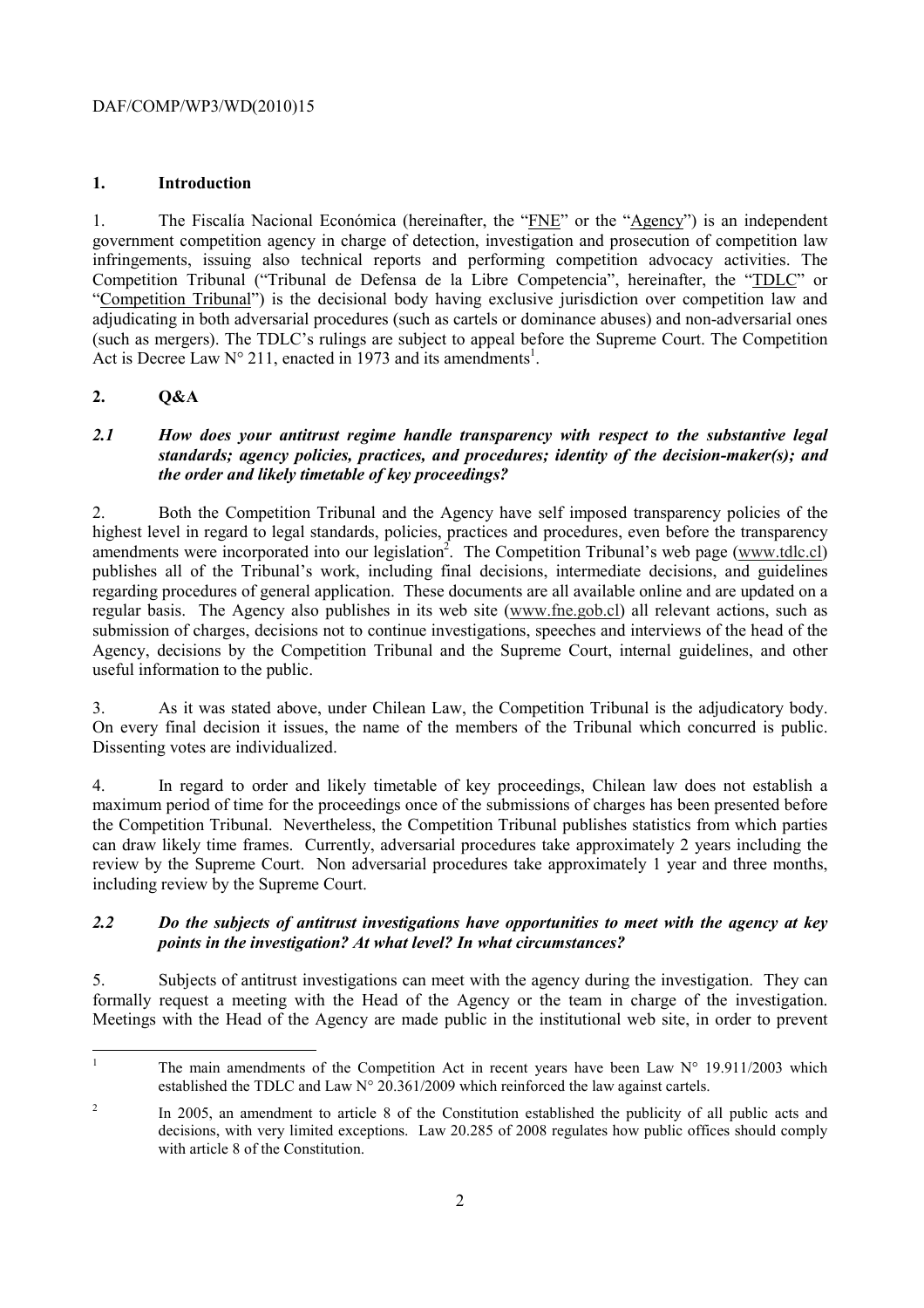abusive lobbying. This does not apply when the matter requires confidentiality (e.g. protection of witnesses, leniency applicants, etc.)

6. Subjects of investigations can access the content of the Agency's investigation. Nevertheless, parts of a certain investigation can be declared confidential by the Head of the Agency, if such publicity may jeopardize the effectiveness of the investigation.

7. Also, a complete investigation can be declared restricted by the Head of the Agency, who must notify this decision to the Tribunal and to the affected party.

#### *2.3 How and when are subjects of enforcement proceedings informed about the factual basis, economic theories, and legal doctrines relevant to the allegations against them?*

8. As a general rule, subjects of enforcement proceedings are notified that an investigation is being conducted, but at that moment only a general overview of factual basis of the case is exposed to them. Exceptionally, some investigations may be restricted, and not notified to the investigated party, prior authorization by the Competition Tribunal.

9. A full description of the factual basis, the economic theories and legal doctrines relevant to the allegations against subjects of enforcement proceedings is informed at the time the Agency submits charges before the Tribunal. Nevertheless, the Agency can present or reveal further evidence throughout the trial $<sup>3</sup>$ </sup>

#### *2.4 What opportunities do subjects of enforcement proceedings have to respond to the agency's enforcement concerns? What opportunities do they have to make arguments and offer evidence, and what time constraints apply to these opportunities?*

10. Subjects of investigations can respond the agency submission of chargesduring the formal proceedings before the Competition Tribunal. This is a procedure regulated by the Competition Law. There is a 15 to 30 day period to respond to the submission of charges, a 20 day period to submit evidence and a 10 day period to observe the other party's evidence. After these stages, the Tribunal calls the parties to orally defend their cases. Any additional written evidence such as expert reports can only be presented up to 10 days prior to the hearings mentioned before.

#### *2.5 Is there opportunity for a hearing prior to an agency decision? What rules apply to the hearing and hearing officer, and what rights does the subject of the enforcement proceeding enjoy?*

11. As it was explained before, under Chilean Law, the adjudicatory body is the Competition Tribunal. Before the Competition Tribunal makes a decision, subjects of investigation and the Agency have the opportunity to orally present their main arguments and contradict those of the opponent. Parties have an equal maximum period of time to present their cases and may request the inability of a member of the Tribunal if there is a risk of impartiality. For these purposes, the Law establishes a strict catalogue of inabilities and incompatibilities that may affect members of the Tribunal.

 3

In March 26, 2009, a party in a very famous case presented a claim before the Constitutional Tribunal arguing that the Agency had infringed substantive constitutional due process provisions by submitting charges, but not the grounding evidence, and thus tried to force the agency to show the evidence before the period provided by law for the submission of evidence. The Constitutional Tribunal did not agree and declared the claim inadmissible. Case number 1344-2009.